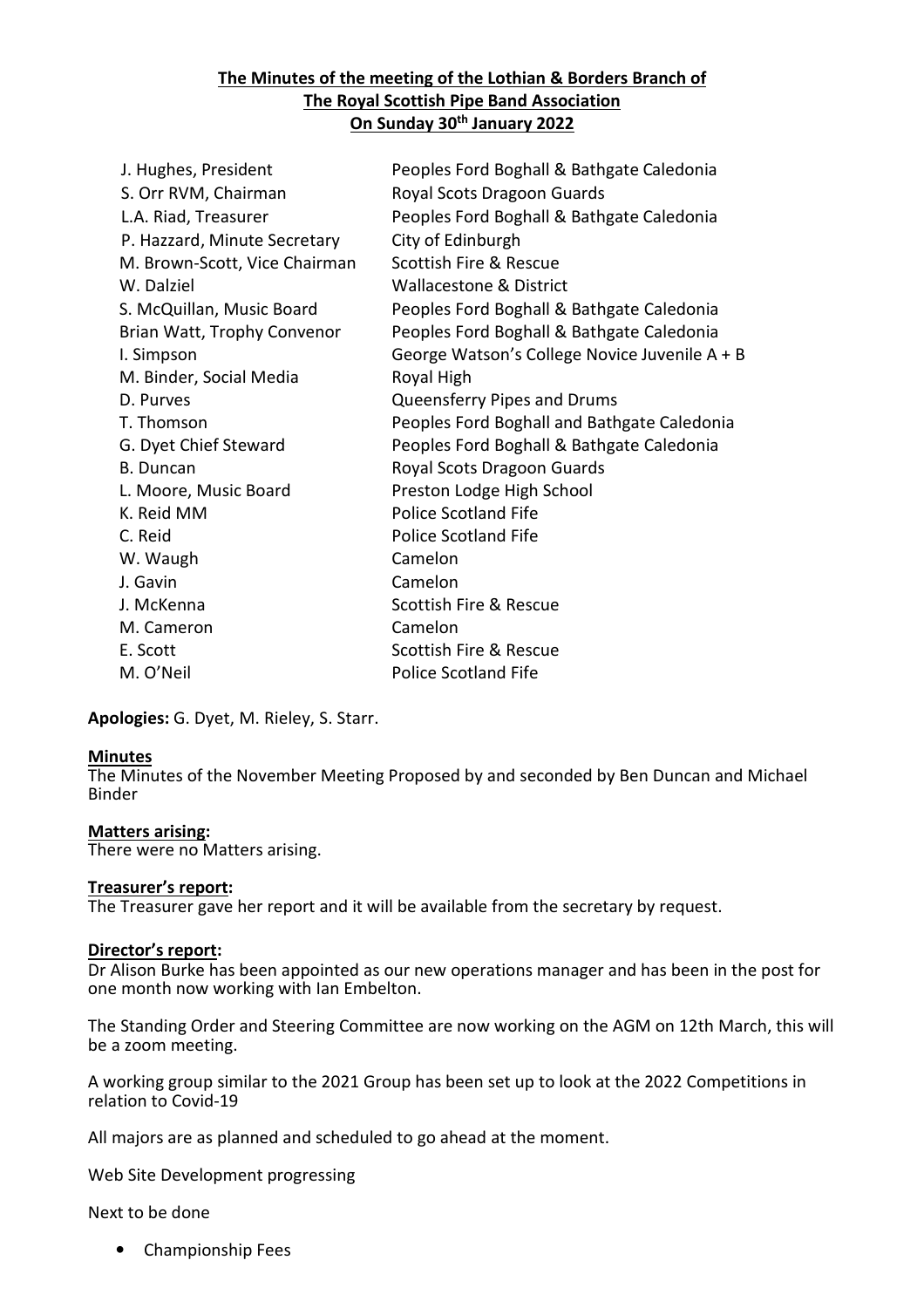- Drum Major Fees
- Admin and News Items for HQ addition
- Populate the Calendar with Minor competitions

# **Music Board Report**

Music Board meeting-8th of January 2022.

- The Chairman Kevin Reilly and other Directors attended the meeting to try to mend the schism that appeared to be growing between the Music Board and the Board of Directors. the apparent tension between the groups stems from several factors. 1 negative and disparaging comments against a Board of Directors decision involving Music Board business appeared on the official RSPBA Facebook page written by an RSPBA Director. Several members had been upset by this.
- 2. Two resignation letters received from Music Board colleagues seemed to suggest the conflict between themselves and various branch Directors.
- 3. Several Music Board projects and ideas appeared to have been discarded without any seemingly due consideration, no full explanation of the reasoning behind any such decisions.
- The Association Chairman said it was always sad and disappointing to lose valued colleagues from any group but we had to acknowledge nearly everyone in the Association is a volunteer. With regards to any perceived personal conflict with a Branch this was a Branch level matter and had to be dealt with at that level. Obviously, any increase in conflict could come before a complaints panel but hopefully everything could be settled without such measures. The Chairman also added that whist everyone is entitled to their own opinion but agreed that the comment on Facebook, which some Directors and Music Board members had not seen, had not been as professional as it should have been. The Directors attending this Music Board meeting offered apologies and perhaps advice could be given to all Directors in future about getting involved in Social Media posts.
- The Chairman categorically assured the Music Board members that all ideas and projects put for consideration to the Board of Directors do get a full discussion and debate before any decision.
- Thereafter, the Music Board had a lengthy discussion and it was agreed that should any Music Board project require Board of Directors expertise in areas of Finance, Constitution etc that expertise should be made available for the next relevant Music Board meeting without having to wait for approval at the following be BoD meeting. A business template was suggested and that this should be actioned by the Finance Convenor.
- It was also asked as an example if the Music Board decisions that did not require a budget nor a rule change could be ratified at Music Board meetings when two directors are present similar to what currently happens with Standards and Grading decisions.
- The Association Chairman stated that providing any such decisions did not involve a Finance budget or Constitutional change then this may be possible, however the Board of Directors as trustees of the RSPBA have the final say.
- The Music Board appointments and ratifications were also conducted at this meeting. No current elected Music Board member wished to accept the post of Convener. Malcolm Brown Scott was asked to remain in post either until someone else volunteered or until January 2023.
- The World solo Drumming sub group reported that contacts are in place with the hosts and organisers of the Intercontinental Adult Solo Drumming Championship.
- The World solo Drumming group remain happy to help the office staff and any other stakeholders in all the various changes that have been approved for this event as we approach hopefully a return of this event in 2022.